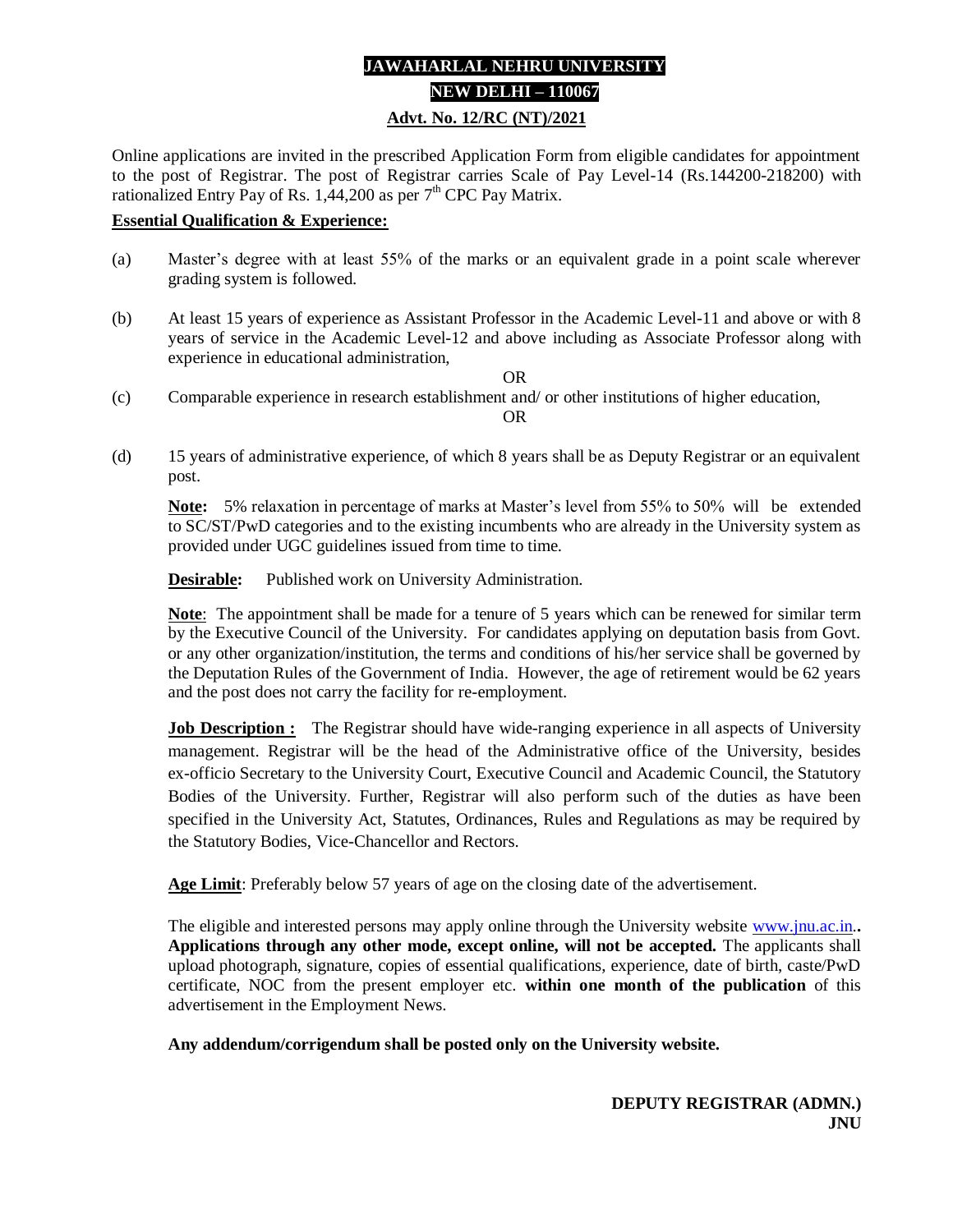# **JAWAHARLAL NEHRU UNIVERSITY NEW DELHI – 110067 Advt. No. 12/RC (NT)/2021**

Online applications are invited in the prescribed Application Form from eligible candidates for appointment to the post of Registrar. The post of Registrar carries Scale of Pay Level-14 (Rs.144200-218200) with rationalized Entry Pay of Rs.  $1,44,200$  as per  $7<sup>th</sup>$  CPC Pay Matrix.

#### **Essential Qualification & Experience:**

- (a) Master's degree with at least 55% of the marks or an equivalent grade in a point scale wherever grading system is followed.
- (b) At least 15 years of experience as Assistant Professor in the Academic Level-11 and above or with 8 years of service in the Academic Level-12 and above including as Associate Professor along with experience in educational administration,
- (c) Comparable experience in research establishment and/ or other institutions of higher education, OR

(d) 15 years of administrative experience, of which 8 years shall be as Deputy Registrar or an equivalent post.

**Note:** 5% relaxation in percentage of marks at Master's level from 55% to 50% will be extended to SC/ST/PwD categories and to the existing incumbents who are already in the University system as provided under UGC guidelines issued from time to time.

OR

**Desirable:** Published work on University Administration.

**Note**: The appointment shall be made for a tenure of 5 years which can be renewed for similar term by the Executive Council of the University. For candidates applying on deputation basis from Govt. or any other organization/institution, the terms and conditions of his/her service shall be governed by the Deputation Rules of the Government of India. However, the age of retirement would be 62 years and the post does not carry the facility for re-employment.

**Job Description :** The Registrar should have wide-ranging experience in all aspects of University management. Registrar will be the head of the Administrative office of the University, besides exofficio Secretary to the University Court, Executive Council and Academic Council, the Statutory Bodies of the University. Further, Registrar will also perform such of the duties as have been specified in the University Act, Statutes, Ordinances, Rules and Regulations as may be required by the Statutory Bodies, Vice-Chancellor and Rectors.

### **General conditions:**

- 1. **Age Limit**: Preferably below 57 years of age on the closing date of the advertisement.
- 2. Persons already in Govt. Service/Autonomous bodies/ Universities/ PSU should apply through proper channel along with vigilance clearance and integrity certificate, failing which their application will not be entertained. Attested copies of ACRs/APARs of last five years be also sent separately.
- 3. Merely possessing the prescribed qualifications and requisite experience would not entitle a person to be called for the interview.
- 4. The University reserves the right:
	- (a) to fix criteria for screening the applications so as to reduce the number of candidates to be called for interview;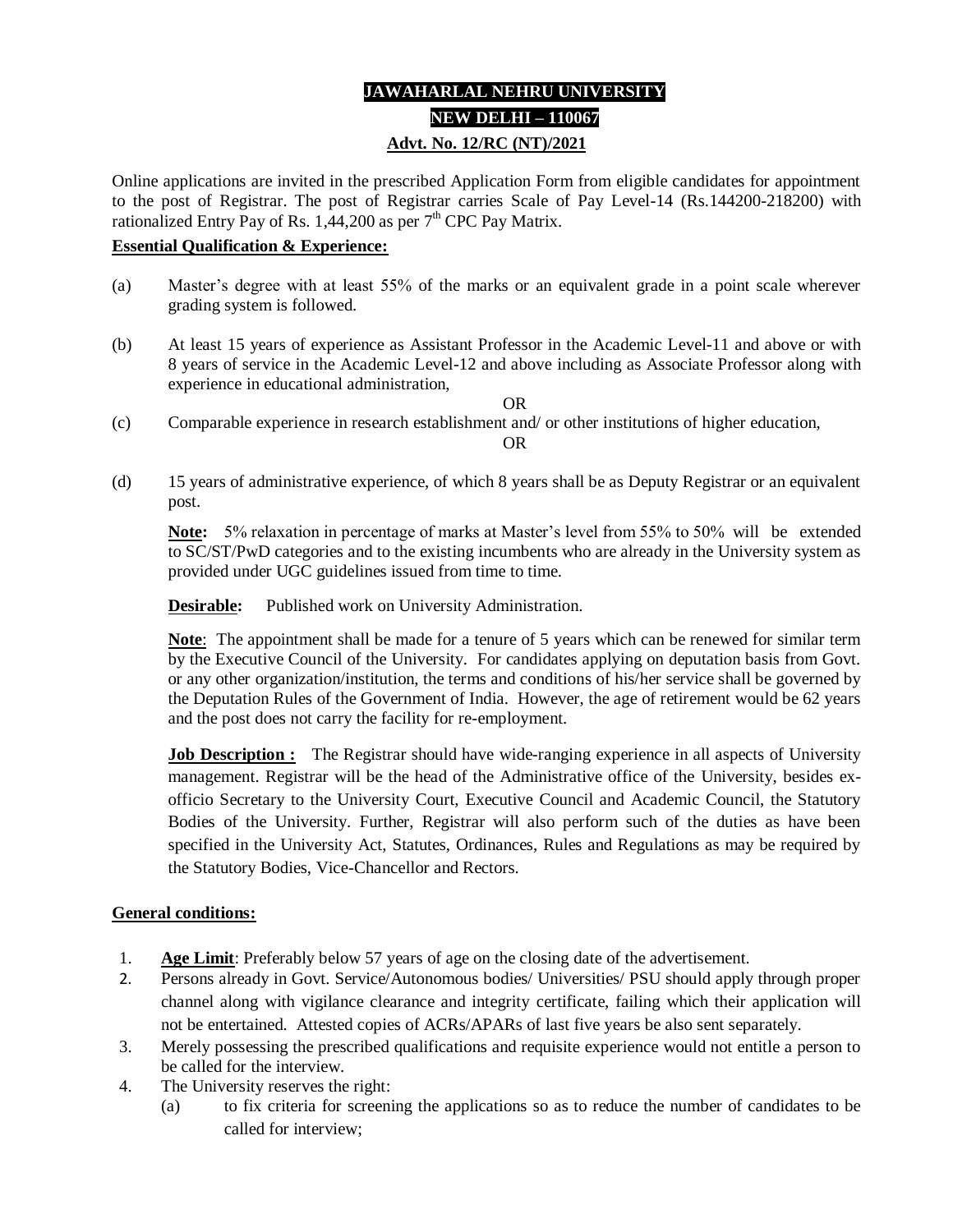- (b) the selection will be made on the basis of performance in the interview on the recommendation of the Selection Committee;
- (c) to relax any of the conditions of age/ qualifications/ experience at its discretion; and;
- (d) not to fill up the advertised position.
- 5. The candidates belonging to SC/ST/OBC (non creamy layer)/PwD categories are required to submit their respective caste/disability certificate in the format prescribed by the Govt. of India. Candidates belonging to PwD category should meet the prescribed criteria of physical handicapness as applicable in the Govt. of India rules for respective PwDs category. The OBC (non creamy layer) certificate should be submitted in the DoPT/ Central Government prescribed format only. The University reserves the right to verify the certificates, before the interview/ joining etc., and to summarily cancel/terminate the cases, if the certificates are found false.
- 6. Knowledge of Computer application is necessary for the post.
- 7. Application fee of Rs.1000/- shall be payable online through payment gateway. No applications fee is payable in respect of SC/ST/PwD and women applicants.
- 8. Incomplete applications shall liable to be rejected.
- 9. Format of application (online) is available in the University website i.e. http.www.jnu.ac.in. The format be strictly followed.
- 10. Those who are applying for the post should ensure that they fulfil all eligibility criteria as stipulated in the Advertisement. If it is found at any stage that they do not fulfil the stipulated criteria, the candidature will be cancelled.
- 11. Canvassing or bringing influence in any form shall disqualify candidature of the applicant without notice.
- 12. The upper age limit for the post advertised shall be determined as on closing date of advertisement.
- 13. Consequent upon adoption of self-certification provisions as required by the Government of India, the University shall process the applications entirely on the basis of information/documents submitted by the candidates duly self-attested. In case the information/documents are found to be false/ incorrect by way of omission or commission, the sole responsibility and liability shall be of the candidate.
- 14. Candidate called for interview should report along with all testimonials/certificates in original along with photo ID. They should carry an additional set of copy of these testimonials/certificates for being deposited with the University at the time of interview.
- 15. The eligibility of the candidate(s) will be determined on the basis of qualifications/experiences etc. acquired by them up to the last date fixed for receipt of online application.
- 16. Candidates should not furnish any particulars that are false, tampered, fabricated or suppress any material / information while submitting the application and self-certified copies/ testimonials.
- 17. The University shall verify the antecedents or documents submitted by a candidate at the time of appointment or during the tenure of the service. In case, it is detected that the documents submitted by the candidates are false the candidate has suppressed relevant information, then his/her services shall be terminated without prejudice to any other action initiated by the University.
- 18. In case of any inadvertent mistake in the process of selection, which may be detected at any stage even after the issue of appointment letter, the University reserves right to modify/withdraw/cancel any communication made to the candidate.